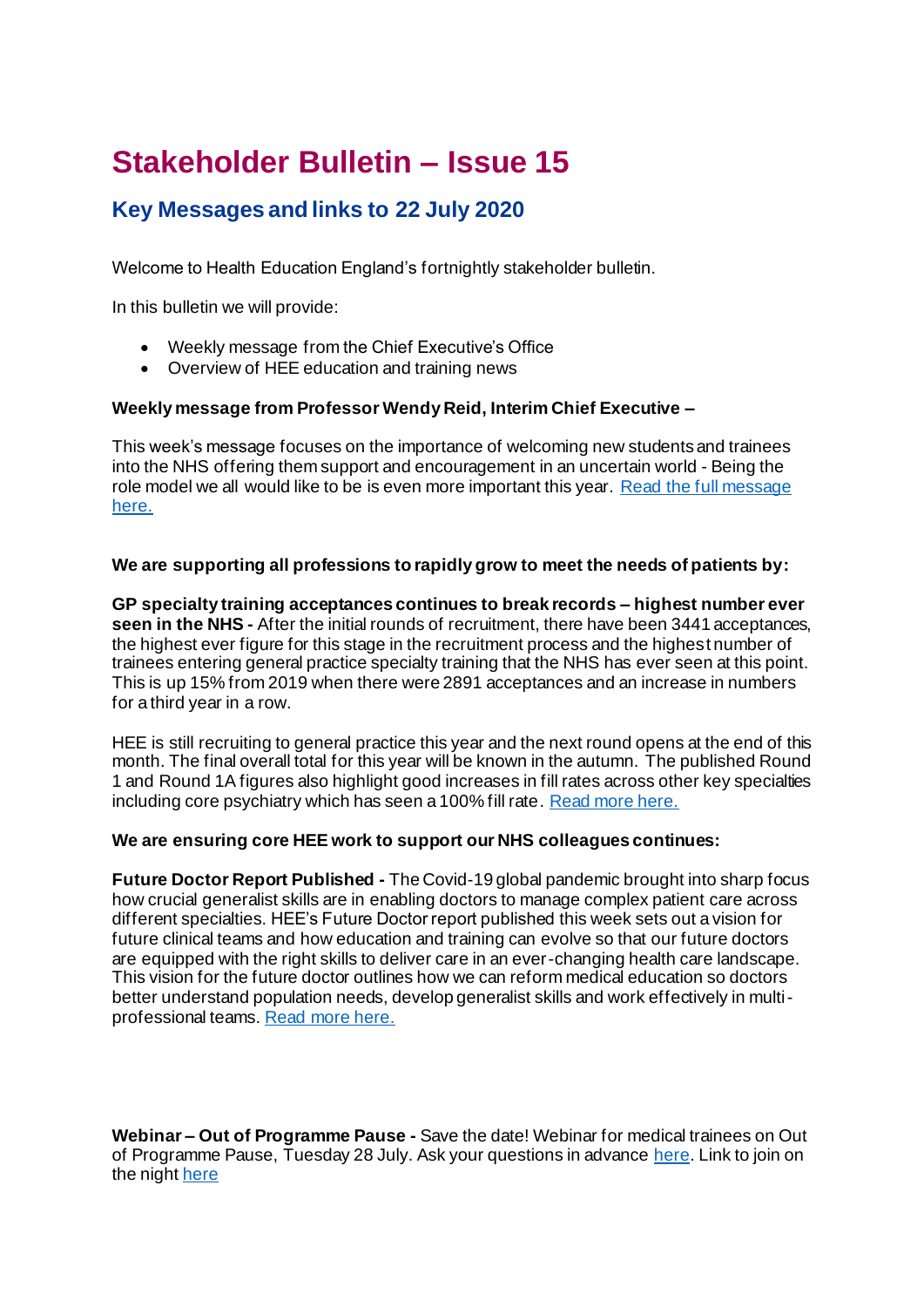## Webinar

**NHS Health Education England** 

## **Out of Programme Pause**

Tuesday 28 July, 7pm







Academy Work<br>on Flexibility



### **We are making sure all professions have the training they need to make a difference:**

**The Learning Hub – the start of an exciting journey -** The Learning Hub is a new digital platform that provides easy access to a wide range of education and training resources for the health and care workforce. Organisations and users can contribute and share resources for those in health and care to access. The Learning Hub was released into public Beta on 29 May 2020, but what does that really mean for the platform and its users? To read more visit our [blog.](https://telblog.hee.nhs.uk/)

Come and take a look at what the Learning Hub has to offer and provide us with your feedback[: https://learninghub.nhs.uk.](https://learninghub.nhs.uk./)

If you have any questions or require further support, contact the Learning Hub team: [enquiries@learninghub.nhs.uk](mailto:enquiries@learninghub.nhs.uk).

**Dysphagia Guide e-learning resource now live** - Health Education England e-Learning for Healthcare (HEE e-LfH) has worked in partnership with Sheffield Teaching Hospitals NHS Foundation Trust, Royal College of Speech and Language Therapists, National Institute for Health Research Devices for Dignity MedTech and In vitro diagnostic Co-operatives and industry experts to develop the Dysphagia Guide e-learning resource for those working with people living with dysphagia.

Dysphagia, which is difficulties chewing and/or swallowing food and drinks, has serious implications for a person's health and wellbeing with increased likelihood of chest infections, malnutrition, dehydration, choking incidents and hospitalisations.

The resource, which was co-developed with care home staff and is relevant to others in the health and care workforce, informal carers and people with dysphagia themselves, can be used to support people working in care to gain the relevant level of competency for their ro le as outlined in the Eating, Drinking and Swallowing Competency Framework. This resource is also a useful guide for managers in policy and workforce development.